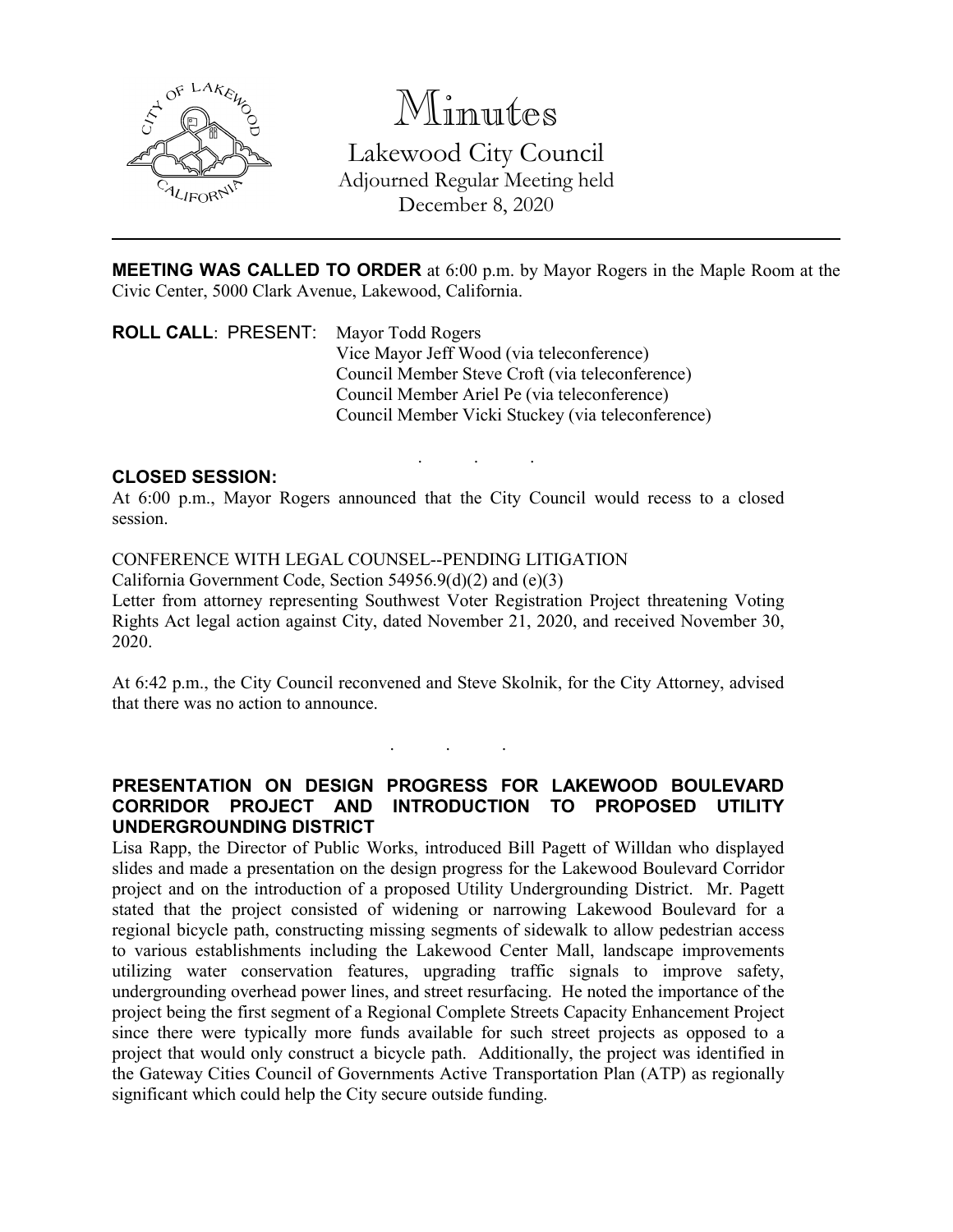## **DESIGN PROGRESS FOR LAKEWOOD BOULEVARD CORRIDOR PROJECT AND PROPOSED UTILITY UNDERGROUNDING DISTRICT** – Continued

Mr. Pagett reviewed the concepts of various areas of Lakewood Boulevard showing the road changes, bicycle path, sidewalks, and trees. He reported that the total cost estimate for the project was \$34,544,621.95 including the power line undergrounding which was estimated to cost \$19,070,000. The City would be able to pursue construction funding for the project from I-605 Hot Spots Measure R, Measure M, SB-1, and Federal Highway Funds. Mr. Pagett explained that the establishment of an Underground Utility District would be necessary since this would be the authority to allow the City to direct a utility company to remove their poles, overhead wires and associated overhead structures within a described area of the City. In order to establish the district, the City must conduct a Public Hearing to declare its intentions and approve a Resolution stating those intentions. A notice of the Public Hearing and a copy of the Resolution declaring the City's intentions would be sent to all affected property owners and utility companies. There would be no cost to affected property owners and after the district was established by the passage of the Resolution, notice would be sent to all persons owning real property within the district boundaries including affected utilities. Mr. Pagett suggested setting the Underground Utility District and utilizing Rule 20A funds from Southern California Edison to partially cover the costs for the power line undergrounding.

Ms. Rapp noted that when seeking grant funds, it was preferable for a city to be invested in the project and that using Rule 20A monies would be a significant contribution from the City and a good use of funds. City Manager Thaddeus McCormack stated that great work had gone into this project that was getting close to fruition and he was optimistic that grant funds could be obtained for its completion.

Responding to Mayor Rogers' concern about using all of the City's transportation funds for one project, Ms. Rapp noted that it would be ideal to obtain significant outside funding sources and that the completion of the power line undergrounding design by Edison would put the City in a better position to do so.

In response to a funding inquiry from Council Member Pe, Mr. McCormack stated the utility undergrounding would be completed with outside funding and that City transportation funds could be used if the corridor project went to construction. Mr. Pagett added that if the City was able to secure a portion of the \$34.5 million needed for the project from outside sources such as State and Federal funding, there was a possibility that Metro would be willing to fund the remainder of the project costs. Responding to another inquiry from Council Member Pe, Mr. Pagett assured that the work being done currently at the Del Amo and Lakewood Boulevard intersection conformed to the Lakewood Boulevard Corridor Project.

Responding to inquiries from Council Member Stuckey regarding electrical and traffic impacts, Mr. Pagett stated that one lane of traffic would be open at all times on Lakewood Boulevard during construction and that the contractor would be encouraged to keep two lanes open a majority of the time. Ms. Rapp added that staff would do everything possible to mitigate any traffic impacts and she explained that Edison would set up the entire underground power system before taking down any power poles and wires so there would be no electrical impacts to residents within the district boundaries.